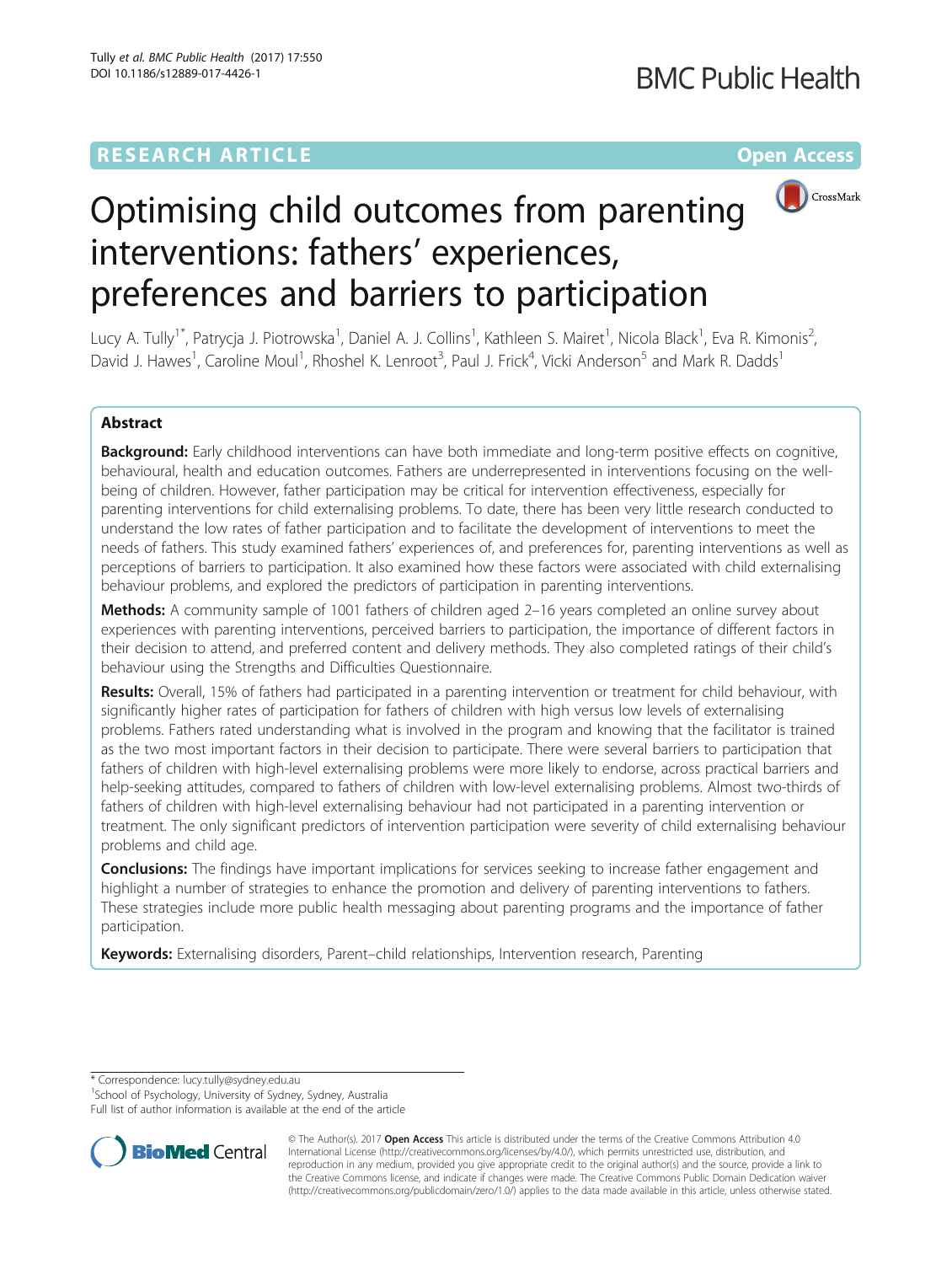### Background

The seeds of lifetime achievement, as well as social, physical and mental health are sown early in childhood [[1\]](#page-12-0). Many adult physical and mental health problems have their origins in childhood [[2](#page-12-0), [3\]](#page-12-0), and evidence suggests that early childhood interventions can have immediate and long-term positive effects on cognitive, behavioural, health and education outcomes [[4\]](#page-12-0). Crucially, however, fathers are largely missing from interventions focussing on the well-being of children. Numerous reviews have highlighted the underrepresentation of fathers in parenting interventions [[5\]](#page-12-0), child welfare services [\[6](#page-12-0)–[8](#page-12-0)], pediatrics [\[9](#page-12-0), [10](#page-12-0)], as well as interventions targeting: childhood autism [[11\]](#page-12-0); externalising problems such as oppositional behaviour, temper tantrums and aggression [\[12](#page-12-0)]; Attention Deficit Hyperactivity Disorder (ADHD) [[13\]](#page-12-0); and internalising problems such as anxiety [[14\]](#page-12-0). The low level of father engagement is concerning, especially as there is evidence to suggest that father involvement in interventions can lead to improved outcomes for children [\[15](#page-12-0)]. There has been very little research conducted with fathers about their needs and preferences for interventions. Such research is critical for developing father-inclusive interventions which may increase father engagement and intervention efficacy, especially among the most at-risk families. The current paper reports on the findings of a survey of fathers regarding their needs and preferences for parenting interventions, and their perceptions of barriers to participation. In this paper, we focus on parenting interventions for childhood externalising problems, as this is the intervention for which most is known in relation to father involvement.

There is significant evidence that parenting interventions, which focus on enhancing the quality and consistency of parenting, produce reliable improvement in externalising behaviour problems [\[16](#page-12-0)], with effects lasting up to 20 years after the intervention [[17](#page-12-0)]. The majority of participants in parenting interventions are mothers and many studies do not even report on rates of father participation [[5, 18, 19](#page-12-0)]. When rates have been reported, only around 13–21% of attendees are fathers [[13, 20, 21\]](#page-12-0). Importantly, there is evidence that including fathers in parenting interventions leads to reductions in child externalising behaviours. Lundahl et al. (2008) conducted a meta-analytic review  $(k = 26)$  and found that father engagement in parenting interventions was associated with reduced child externalising behaviour and improved parenting behaviour in the short-term, but not in the longer-term. However, other research has found long-term improvements in outcomes for children when fathers are included in interventions [\[22,](#page-12-0) [23](#page-13-0)]. It is not surprising that father engagement improves the intervention effectiveness, as inclusion of fathers (and the core parenting team) is likely to be necessary for: (1) addressing father-specific (in addition to mother-specific) risk factors (e.g., harsh, coercive parenting) that may cause or maintain child externalising problems, (2) enhancing inter-parental consistency in implementation of parenting strategies, and (3) reducing parenting conflict, which is in itself a key risk factor for child externalising problems [[24\]](#page-13-0).

While interventions appear to be more effective if fathers take part, there is also evidence to suggest that fathers who participate receive fewer benefits from parenting interventions than do mothers. Meta-analyses have demonstrated smaller effect sizes for changes in fathers' ratings of parenting and child behaviour compared with mothers' ratings [[18](#page-12-0), [25\]](#page-13-0), although it should be noted that many studies do not report on outcome measures separately for mothers and fathers [[5, 12\]](#page-12-0). Due to the lack of research, the reasons for the smaller effects for fathers versus mothers are largely unknown. One possibility is that, as parenting interventions have largely been developed for, and empirically tested with mothers, they may not adequately meet the needs of fathers [\[26](#page-13-0)]. Therefore, research is required to better understand fathers' needs and preferences regarding parenting programs.

Little empirical research has investigated reasons for the low rates of father engagement, with available studies characterised by either small samples and qualitative methodologies [\[27](#page-13-0)–[29\]](#page-13-0), or practitioner surveys [[30](#page-13-0)–[32](#page-13-0)]. Overall, this research suggests that there are likely to be a range of interrelated factors that act as barriers to father engagement, including: (1) practical factors, such as fathers' work commitments and availability of child care; (2) program factors, such as content not being relevant for fathers; (3) *personal factors*, such as fathers' beliefs about help-seeking or awareness of parenting interventions; (4) *family factors*, such as mothers' facilitation of father engagement, known as 'maternal gatekeeping' [[31](#page-13-0)]; (5) practitioner factors, such as skills and confidence in engaging fathers, and; (6) organisational factors, such as offering sessions outside working hours, and policies and practices regarding father inclusion.

To date there have been only two surveys of fathers to examine their experiences of parenting or participation in parenting programs. The first surveyed 933 Australian fathers [[33\]](#page-13-0) and found 11% of fathers reported that they had participated in a parenting program in the last 12 months (a further 6% had consulted a professional about their child's behaviour). The second surveyed 161 New Zealand fathers [\[34](#page-13-0)] and found a lifetime participation rate of 3%. The features of parenting interventions that fathers rated as most important to them were demonstrated program effectiveness, the personal relevance of the program content, and having a trained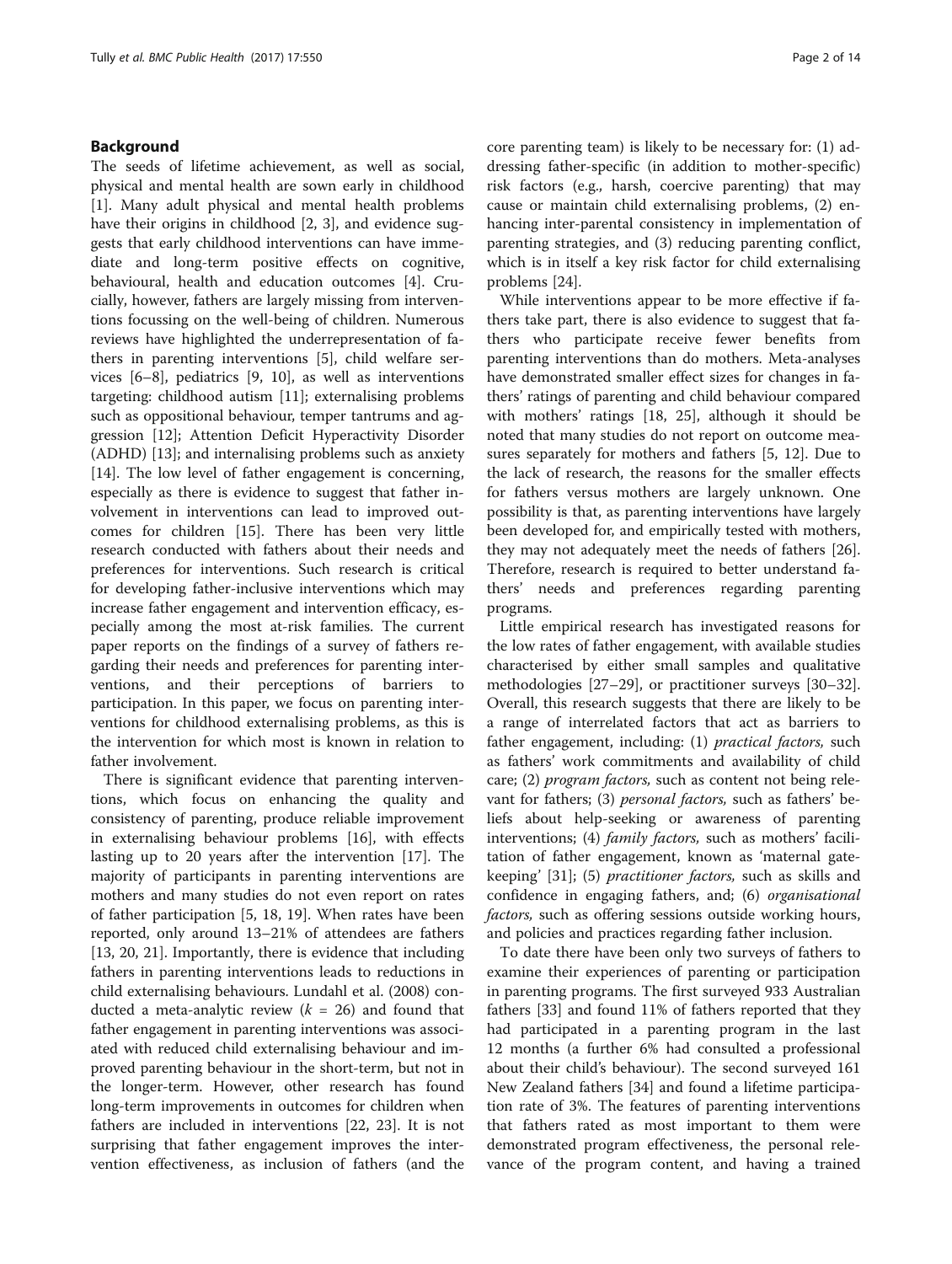practitioner run the program [[34\]](#page-13-0). Fathers also preferred less intensive delivery formats involving seminars, father-only groups, television series and internet-based programs, rather than weekly or more intensive programs. Finally, the topics fathers rated as most important were building a positive parent–child relationship, increasing children's confidence and social skills, and positively influencing children's development [\[34](#page-13-0)]. While these studies provide insights into fathers' general needs and preferences, the specific needs and preferences of fathers of children with high levels of externalising behaviour problems have not been explored. As noted by Frank et al. [[34](#page-13-0)], to achieve the goal of increasing the reach of parenting interventions, information is needed on the needs of many father groups, including those with low and high externalising problems.

Although parenting interventions can be offered as a universal intervention to all parents in order to prevent the onset or escalation of behaviour problems in children, many interventions target parents of children who are already displaying externalising behaviour problems, as these families are thought most likely to benefit. Despite this, research suggests that only a minority of these families participate in evidence-based parenting interventions [\[33\]](#page-13-0). Given the high prevalence of child externalising problems [\[35](#page-13-0)] and low rates of program participation, it is particularly important to examine whether parents of children with high externalising behaviours have different needs and preferences to those with low externalising problems, in order to design effective and engaging interventions for this population [[34\]](#page-13-0). Aligning parent preferences with the content and delivery of interventions for specific presenting problems (such as externalising problems) may improve engagement and outcomes [[36](#page-13-0)]. However, most of the research on parent preferences to date has been conducted with mothers [\[37](#page-13-0)].

It is also important to examine predictors of participation in parenting interventions to help identify the factors associated with participation of fathers. Only one study to date examined variables associated with helpseeking, which was conceptualised as both participation in a parenting program and consulting a professional about their child's behaviour [\[33](#page-13-0)]. This study found that social advantage (e.g., higher education level) was positively associated with fathers' participation in parenting programs, but negatively associated with consulting a professional about their child's behaviour; severity of child behaviour difficulty was associated with both helpseeking outcomes. However, this study did not use a standardised measure of child behavioural difficulty. In addition, the conclusions in this paper (that fathers in low socioeconomic circumstances seek help for child behaviour, but not for parenting), are tempered by the small number of fathers endorsing help-seeking and the unclear analytical strategy. Further research is needed with a standardised measure of child outcomes to investigate predictors of help-seeking for fathers.

In summary, research on fathers' needs and preferences regarding parenting interventions is limited. There is also little research on factors associated with father participation in parenting interventions. Finally, it is unknown whether father preferences differ depending on the levels of child externalising behaviour problems. Thus, there is currently little knowledge to draw from to inform the tailoring or development of father-friendly interventions, especially for families at greatest risk. Given the low rates of father engagement and the reduced efficacy for fathers relative to mothers when they do participate in parenting interventions, it is critical to conduct large-scale community surveys to inform the development of engaging and effective father-inclusive interventions, particularly for fathers of children with high levels of externalising problems. To address these issues, the current study provides data from an online survey of Australian fathers of children aged 2 to 16 years that examined their experiences with parenting interventions, perceived barriers to participation, the importance of a range of factors in their decision to attend, and preferred content and delivery methods. The study also examined whether fathers' needs and preferences differed on the basis of whether or not their child had elevated levels of externalising behaviour problems. Finally, the study examined the predictors of participation in parenting interventions.

#### **Methods**

#### Participants and procedure

Participants were fathers/male caregivers aged over 18 who lived in Australia and had a child aged 2 to 16 years. Potential participants were recruited to participate in the survey from a research panel of 450,000 Australian people. The panel provider used online recruitment such as online messaging and email to make initial contact with potential participants. Prior to completing the screening questions to assess inclusion criteria (i.e., male caregiver, aged over 18 years, caregiver of a child aged 2–16 years, and Australian resident), potential participants were told that it was a survey about parenting that would take approximately 20 min to complete. Only after they had completed the screening questions and were deemed eligible were they given the participant information statement and consent form. If they did not meet the eligibility criteria, they were told that they did not meet the requirements but were not given the reason why they were ineligible. These steps minimised the risk of ineligible participants participating in the survey.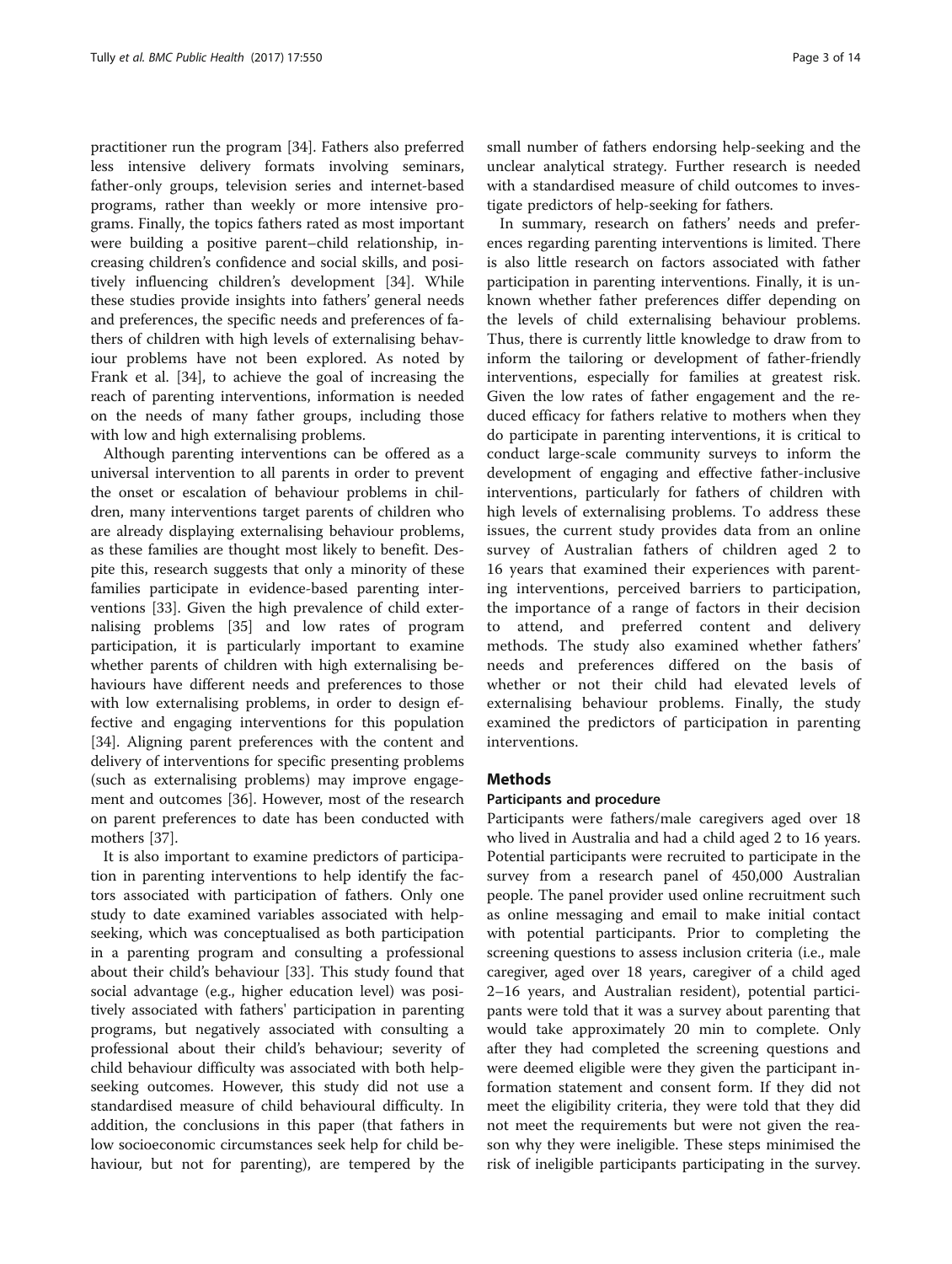Digital fingerprinting was used to ensure that the same respondent did not complete the survey more than once from the same device.

The online survey was available for completion during a two-week period in March 2016. The survey was anonymous and took on average 10 min to complete. Participants were required to read an online participant information sheet and provide consent prior to completing the survey. During the recruitment period, a total of 1478 respondents accessed the survey link. Of those, 189 (13.0%) were not eligible after completing the screening questions. The reasons for exclusion included: not having children ( $n = 75, 39.7\%$ ), aged under 18 years  $(n = 29; 15.3\%)$ , female  $(n = 13, 6.9\%)$ , not having the necessary browser requirements to complete the survey  $(n = 4, 2.1\%)$ , and not having children in the 2-16 years age range ( $n = 68$ ; 36.0%). Of the 1289 eligible respondents, 208 (16.1%) did not answer any questions and 51 (3.9%) commenced the survey but dropped out prior to completion. Of the 1030 who completed the full survey, 29 were excluded for completing it too quickly (indicating a likely invalid response), giving a final sample size of 1001. Participants were provided a small reimbursement to compensate them for their time. This incentive was in the form of online points which could be redeemed for a gift card chosen from a website once a certain point threshold was reached. The survey was part of a project called Like Father Like Son, which seeks to enhance the engagement of fathers in parenting interventions in Australia.

#### Measures

The questions included in the survey were determined through a comprehensive review of existing literature on topics such as barriers to participation, aspects of parenting interventions seen as important, preferred delivery formats and content of interest to fathers. In addition, eight clinical psychologists with extensive experience in delivering parenting interventions helped to generate survey questions, which were then pilot tested with 69 fathers. Based on feedback from the pilot test, items were revised for wording clarity before being included in the final survey.

### Father and child demographic characteristics

Data was collected on fathers' age, marital and education status, whether English was the main language spoken at home, and number of children. Respondents with more than one child were asked to select a 'target child', about whom to answer further questions. The target child was a child within the 2–16 age range whose behaviour they were most concerned about. If they had no concerns about their child/ren's behaviour, they were asked to select their youngest child within the 2–16 age range. Respondents were then asked the age and gender of their selected target child, how involved they were in this child's life, and whether they lived with this child fulltime, part-time or not at all.

#### Child externalising behaviour

To assess child externalising behaviour, participants completed the Strengths and Difficulties Questionnaire (SDQ) [\[38](#page-13-0)] about the target child. The SDQ is a 25 item questionnaire using a three response option format (not true, somewhat true, certainly true). The questionnaire yields a total difficulty score, and five subscales (each consisting of five items): hyperactivity, conduct problems, peer problems, emotional symptoms and prosocial behaviour. In order to compare fathers of children with high and low externalising behaviour, children were divided into two groups based on their scores on the conduct disorder and/or hyperactivity scales. Children with scores of 4 or above on the conduct disorder scale and/ or 8 or above for the hyperactivity scale were considered to have externalising behaviours in the high/very high range (high EXT group), while those who scored in the normal range on both these scales were considered as having low levels of externalising behaviour (low EXT group) [\[39\]](#page-13-0).

#### Previous participation in parenting intervention

Participants were asked whether they had previously participated in a parenting intervention or treatment for child behaviour problems. If they had previously participated, respondents were asked their perceptions of how helpful this intervention had been for their child's behaviour and for their own parenting, on a five-point scale ranging from extremely helpful (5) to not at all helpful (1). They were also asked how relevant the program was for them as a father, on a five-point scale ranging from extremely relevant (5) to not at all relevant (1).

#### Perceived barriers

Respondents were asked about perceived barriers to their participation in parenting interventions or treatment for child behaviour problems. Fathers were asked why they had not participated in a parenting program before, or, if they had participated before, what would prevent them from participating again in the future. A series of 20 barriers were listed which fathers could endorse. These included practical barriers (e.g., cost of service, work commitments, long waiting lists); lack of knowledge or awareness about parenting programs (e.g., not knowing whether programs are effective); helpseeking attitudes or beliefs (e.g., not feeling like their child's behaviour is a problem); and other factors (e.g., worry about being judged, cultural/religious factors). These barriers were considered individually, and an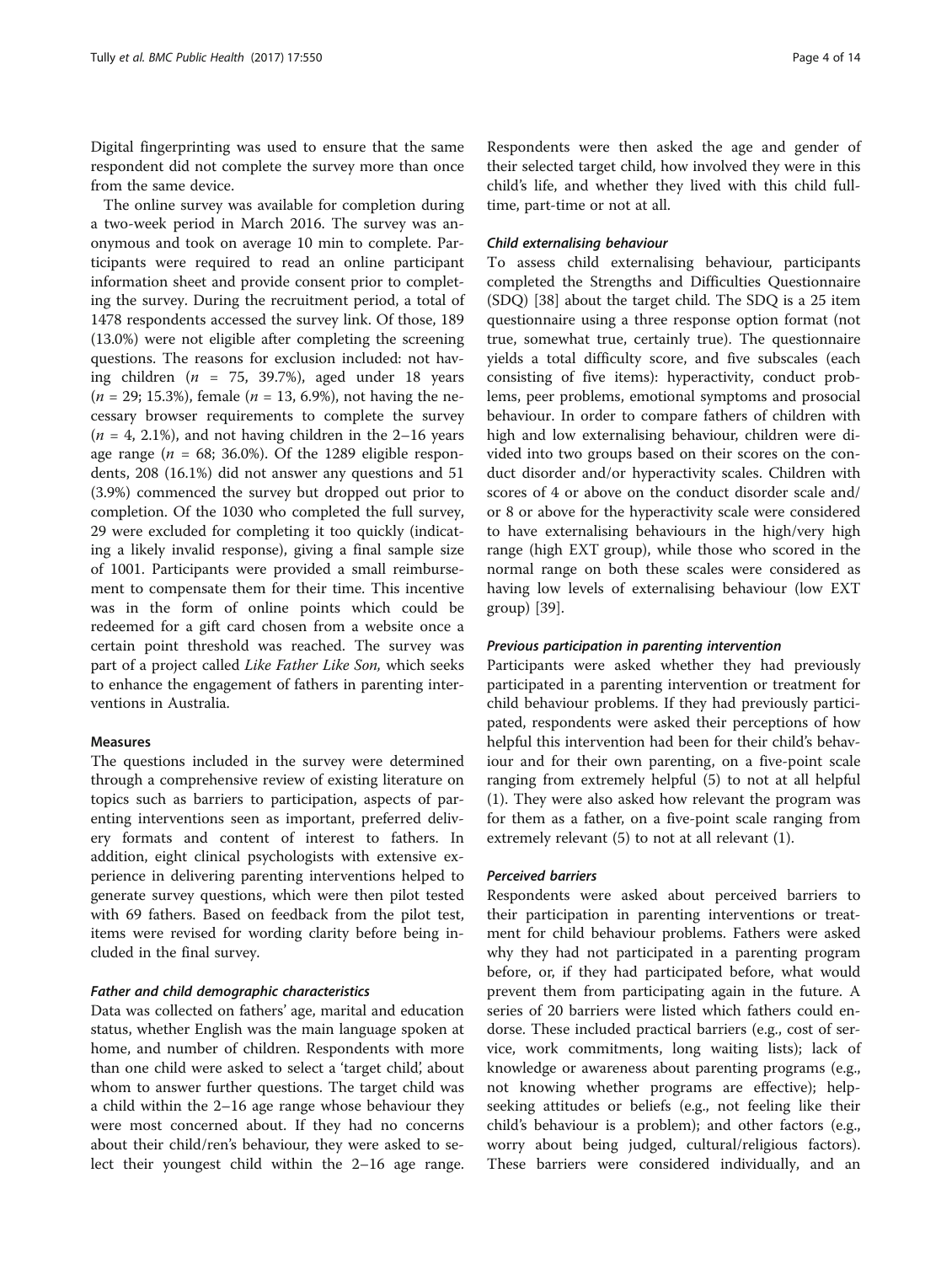overall index of total barriers for each respondent was created by summing the number of barriers they endorsed.

#### Preferred supplementary content

Participants were provided with a list of topics and asked how interested they would be in receiving information about each topic (in addition to receiving information about core parenting strategies). Topics included: bullyproofing your child, co-parenting, problem-solving without aggression, quality time and play, social skills, and healthy body image. Participants rated their interest on a five-point scale from extremely interested (5) through to not at all interested (1).

#### Program factors important to the decision to participate

Participants rated the importance of different program factors in their decision to participate in a parenting program on a five-point scale from extremely important (5) to not at all important (1). These included practical factors (e.g., convenient location, convenient time); knowledge about the program (e.g., understanding what is involved, knowing that the program has been tested and is effective); practitioner characteristics (e.g., knowing that the facilitator is trained) and recruitment method (e.g., receiving a personal recommendation from another father).

#### Preferred delivery formats

Participants were also asked to rate how likely they were to participate in different program delivery formats on a five-point scale ranging from extremely likely (5) to not at all likely (1). Formats included internet-based, mobile application, weekly groups or individual sessions (both parents and father only), one-off session (both parents and father only) and telephone sessions.

#### Procedure

The Human Research Ethics Committee at the University of Sydney provided ethics approval for the study (2015/ 821). Participants read an online information statement and gave informed consent before commencing the survey. As the survey was online, participants did not provide written consent, but indicated their consent to participate by clicking a box acknowledging that they had read the information statement and they agreed to participate. Potential participants could not complete the survey without clicking this box. The questionnaire was anonymous and no identifying information was obtained.

#### Statistical analysis

Data were weighted using post-stratification sampling weights to adjust for potential sampling biases. Weights adjusted the data for under- and over-sampling based on father age and geographic region, against 2011 Australian Bureau of Statistics' Census data on Male Parents of Children aged 2–16 years [[40\]](#page-13-0). All data and analyses conducted and reported were adjusted for these sampling weights, with the exception of drop out analyses (i.e., weights were not available for the participants who dropped out of the survey).

Initially all variables were examined using descriptive statistics. To compare responses from fathers of children in the high EXT versus low EXT groups, a series of chisquare tests were used for dichotomous dependent variables; analysis of covariance (ANCOVAs) and multivariate analysis of covariance (MANCOVAs) were conducted for continuous dependent variables. As there were significant differences between high and low EXT groups on two socio-demographic characteristics (see participants section below), two covariates were included in analyses with continuous outcomes variables. Due to the challenges in controlling for covariates in the chi-square tests, significant results were followed up by stepwise logistic regressions using forward entry (covariates on the first step, EXT group on the second step) to determine whether the significant effect of EXT group across outcomes remained after controlling for covariates.

To investigate predictors of father attendance in parenting programs or treatment for child behavioural problems, a logistic regression analysis was conducted with seven independent variables simultaneously entered into the model: father education, father age, father relationship status, number of children, child age, child gender and level of child externalising behaviour.

#### Results

#### Participants

To compare fathers who dropped out of the survey  $(n = 51)$  with those who remained  $(n = 1001)$ , t-tests and chi-square tests were performed across sociodemographic variables. Significant differences emerged for two variables: fathers' age and number of children. Fathers who dropped out of the survey were significantly older ( $M = 46.3$ ,  $SD = 11.0$  years) than completers  $(M = 42.3, SD = 9.6$  years),  $t(1051) = -2.9, p < .01$ , and had significantly more children ( $M = 2.5$ ,  $SD = 1.5$  vs.  $M = 2.1$ ,  $SD = 1.1$ ),  $t(1045) = -2.1$ ,  $p < .05$ .

The socio-demographic characteristics for the entire sample are displayed in Table [1](#page-5-0). Fathers in the final sample were on average 42 years of age (range = 18– 80 years), and the majority were married/defacto. Just over half of respondents had completed a university degree, just over one-third had completed secondary school or equivalent, and less than one in ten had completed grade 10 or less. Respondents had on average 2 children (range =  $1-11$ ). The target child was male in just under two-thirds of families, and aged 8 years on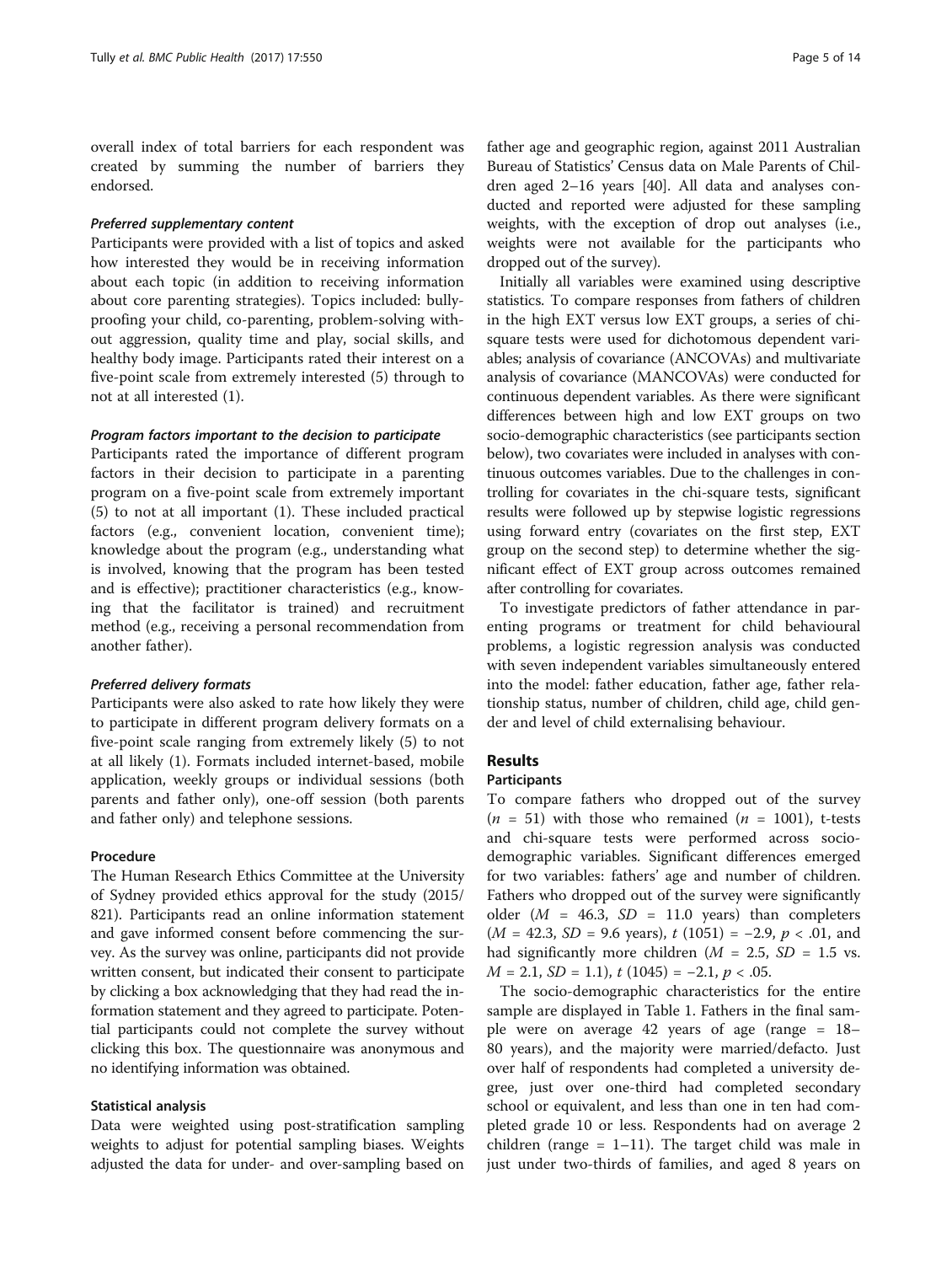| Variable                     | Total sample | High EXT ( $n = 296$ ) | Low EXT $(n = 705)$ | t or $\chi^2$ value |
|------------------------------|--------------|------------------------|---------------------|---------------------|
|                              |              | Mean (SD)              | Mean (SD)           | t                   |
| Father age (years)           | 42.30 (9.31) | 39.11 (9.42)           | 43.64 (8.93)        | $7.21***$           |
| Number of children           | 2.09(1.06)   | 2.09(1.27)             | 2.09(0.97)          | $-0.06$             |
| Age of target child          | 8.89 (4.37)  | 8.67 (4.45)            | 8.96 (4.34)         | 0.96                |
|                              |              | n(%)                   | n(%)                | $x^2$               |
| Child gender male            | 603 (60.2)   | 199 (67.2)             | 404 (57.3)          | $8.57**$            |
| English language             | 920 (92.0)   | 279 (93.9)             | 642 (91.1)          | 2.33                |
| Father education             |              |                        |                     |                     |
| University                   | 545 (54.4)   | 171 (57.8)             | 373 (53.0)          | 4.27                |
| Secondary school             | 378 (37.8)   | 98 (33.1)              | 280 (39.8)          |                     |
| Grade 10 or less             | 78 (7.8)     | 27(9.1)                | 51(7.2)             |                     |
| Married/defacto              | 867 (86.7)   | 256 (86.5)             | 611 (86.8)          | 0.17                |
| Child living arrangement     |              |                        |                     |                     |
| Full-time with father        | 881 (88.1)   | 270 (90.9)             | 611 (86.8)          | 3.49                |
| Part-time with father        | 75(7.5)      | 16(5.4)                | 59 (8.4)            |                     |
| Not living with father       | 45 (4.5)     | 11(3.7)                | 34 (4.8)            |                     |
| Involvement in child rearing |              |                        |                     |                     |
| Extremely involved           | 433 (43.3)   | 132 (44.6)             | 301 (42.8)          | 6.54                |
| Very involved                | 420 (41.9)   | 112 (37.8)             | 308 (43.8)          |                     |
| Somewhat involved            | 127 (12.7)   | 45 (15.2)              | 81 (11.5)           |                     |
| Not very involved            | 16(1.6)      | 4(1.4)                 | 12(1.7)             |                     |
| Not at all involved          | 5(0.5)       | 3(1.0)                 | 2(0.3)              |                     |

<span id="page-5-0"></span>Table 1 Sample Characteristics for fathers in the High and Low Externalising Groups

\*\*\* $p$  < .001, \*\* $p$  < .01, \* $p$  < .05; all data and analyses adjusted for sampling weights

average. The majority of fathers indicated the target child lived with them full-time and most fathers described themselves as extremely or very involved in child rearing. The majority of fathers also indicated that English was the main language spoken at home.

Overall, 296 (29.6%) fathers had children who scored in the high EXT group and the remaining 705 (70.4%) had children who scored in the low EXT group. Sociodemographic characteristics for the high and low EXT groups are displayed in Table 1, along with the t-tests and chi-square analyses for comparison between the two groups. Fathers of children in the high EXT group were significantly younger when compared to fathers of children in the low EXT group. In addition, a significantly higher proportion of the children in the high EXT group were boys compared to the low EXT group. These two variables (father age and child gender) were included as covariates in subsequent analyses comparing the high and low externalising groups.

#### Previous participation in parenting interventions

Of the total sample, 153 (15.3%) fathers indicated they had previously participated in a parenting program or treatment for child behaviour problems. Those who had

participated rated the intervention an average of 3.66  $(SD = 1.00)$  out of 5 for helpfulness for child behaviour and 3.62 ( $SD = 1.00$ ) for helpfulness for parenting. They also rated the intervention an average of 3.71 ( $SD = 0.93$ ) for relevance to them as a father.

Participation rates differed according to the level of child externalising problems. Of the fathers who had participated in a parenting intervention, significantly more had children in the high externalising group ( $n = 88, 57.5\%$ ) than in the low externalising group  $(n = 65, 42.5\%)$ ,  $\chi^2(1, N = 1001) = 67.73$ ,  $n < 0.01$  Thirty percent (88/296) of fa- $N = 1001$ ) = 67.73,  $p < .001$ . Thirty percent (88/296) of fathers with a child in the high EXT group indicated that they had participated in a parenting program or treatment for child conduct problems. Univariate ANCOVAs showed that there were no significant differences between the high and low EXT groups in terms of perceived helpfulness of the program for child behaviour  $[F (1, 161) = 0.13]$ ,  $p = 0.72$  or parenting  $[F(1, 161) = 0.34, p = 0.56]$ , or relevance of the program to them as fathers  $[F(1, 167) = 0.54]$ ,  $p = 0.47$ , after controlling for covariates.

#### Perceived barriers to participation

Table [2](#page-6-0) displays the number and proportion of fathers endorsing a range of barriers to participation in parenting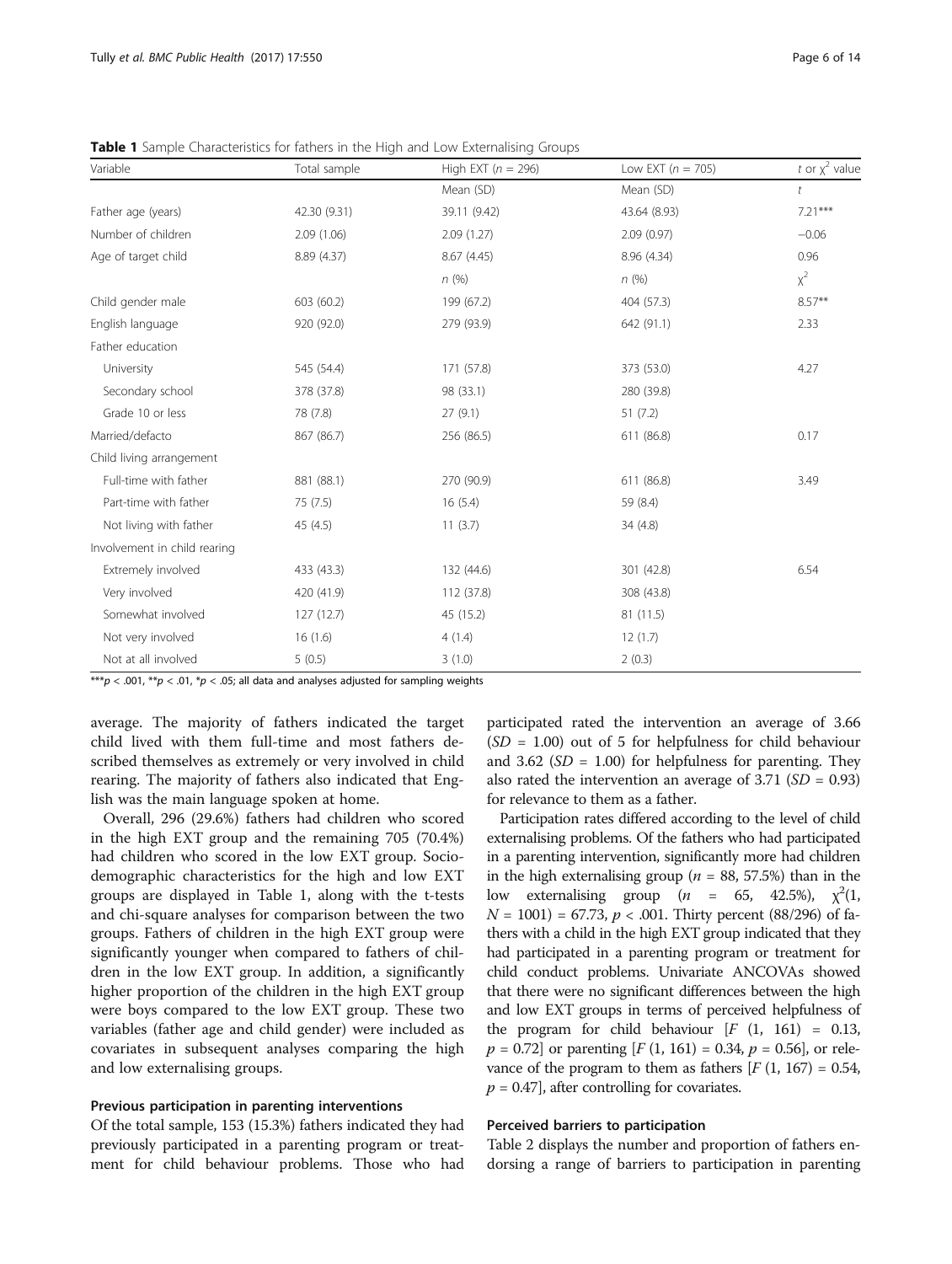<span id="page-6-0"></span>programs and comparison of the high and low EXT group for each barrier. The most endorsed barriers for the entire sample (after 'I don't feel like my child's behaviour is a problem' and 'I don't feel like I need help with my parenting') were: cost of service (20%), work commitments (20%), not knowing whether the program is effective (17%), not knowing what the program is about (16%), and not being aware of parenting programs (16%).

Fathers in the high EXT group were significantly more likely than those in the low EXT group to endorse several factors as barriers to participation. These included practical barriers such as cost of the service, long waiting lists, problems with transport and lack of child care (see Table 2). Fathers in the high EXT group were also significantly more likely to endorse the belief that child behaviour problems require treatment of the child rather

than the parent, and that programs are not suitable for fathers, compared to fathers in the low EXT group. In addition, worry about being judged, cultural/religious factors, and their partner attending without encouraging their participation were more frequently reported as barriers to participation for high EXT fathers compared to low EXT fathers. On the other hand, low EXT fathers were more likely to endorse that they did not feel like their child's behaviour was a problem and that they did not feel like they needed help with parenting. Follow-up analyses on these significant chi-square tests demonstrated that the differences between high and low EXT groups remained significant after controlling for the covariates.

When examining the total number of barriers endorsed overall, there was a significant difference between

Table 2 Proportion of Fathers Experiencing Barriers to Treatment by Level of Child Externalising Disorders

|                                                                                   | Total      |           | High EXT   |        | Low EXT |        |          |
|-----------------------------------------------------------------------------------|------------|-----------|------------|--------|---------|--------|----------|
| Barrier                                                                           | $\sqrt{n}$ | (% )      | $\sqrt{n}$ | (% )   | n       | (% )   | $\chi^2$ |
| Practical                                                                         |            |           |            |        |         |        |          |
| Cost of service                                                                   | 196        | (19.6)    | 80         | (26.9) | 117     | (16.6) | $14.15*$ |
| Work commitments                                                                  | 196        | (19.6)    | 78         | (26.3) | 118     | (16.8) | 11.98    |
| No time to participate                                                            | 149        | (14.9)    | 50         | (16.9) | 99      | (14.0) | 1.34     |
| Programs/services not at convenient location                                      | 87         | (8.7)     | 36         | (12.1) | 51      | (7.2)  | 6.30     |
| Programs/services not at convenient time                                          | 84         | (8.4)     | 34         | (11.5) | 49      | (7.0)  | 5.61     |
| Long waiting lists                                                                | 69         | (6.9)     | 40         | (13.5) | 29      | (4.1)  | 28.52 *  |
| Problems with transport                                                           | 43         | (4.3)     | 28         | (9.5)  | 15      | (2.1)  | 27.26 *  |
| No child care                                                                     | 39         | (3.9)     | 24         | (8.1)  | 14      | (2.0)  | $21.35*$ |
| Knowledge                                                                         |            |           |            |        |         |        |          |
| Not knowing whether the programs are effective                                    | 172        | (17.2)    | 58         | (19.5) | 114     | (16.2) | 1.66     |
| Not knowing what the program is about                                             | 161        | (16.1)    | 52         | (17.6) | 108     | (15.3) | 0.77     |
| I didn't know about parenting programs before                                     | 160        | (16.0)    | 46         | (15.5) | 114     | (16.2) | 0.07     |
| I don't know where to go to participate in a parenting program                    |            | (14.9)    | 39         | (13.2) | 110     | (15.6) | 0.99     |
| Attitudes and Beliefs                                                             |            |           |            |        |         |        |          |
| I don't feel like my child's behaviour is a problem                               | 396        | (39.6)    | 51         | (17.2) | 345     | (48.9) | 88.21 *  |
| I don't feel like I need help with my parenting                                   | 288        | (28.8)    | 47         | (15.8) | 242     | (34.3) | 34.85 *  |
| I think my child's problems require treatment of the child, not the parent        | 90         | $(9.0\%)$ | 48         | (16.2) | 42      | (6.0)  | 26.81 *  |
| I don't think programs are suitable for fathers                                   | 55         | (5.5)     | 29         | (9.8)  | 26      | (3.7)  | $14.67*$ |
| I feel that it's a mother's role to parent the children                           | 30         | (3.0)     | 13         | (4.4)  | 17      | (2.4)  | 2.78     |
| Other                                                                             |            |           |            |        |         |        |          |
| Worry about being judged                                                          | 81         | (8.1)     | 43         | (14.5) | 38      | (5.4)  | 23.40 *  |
| I don't feel comfortable asking for/receiving help with parenting or child issues | 72         | (7.2)     | 26         | (8.8)  | 45      | (6.4)  | 1.81     |
| Previous negative experience with mental health professionals                     | 38         | (3.8)     | 19         | (6.4)  | 20      | (2.8)  | 7.08     |
| Cultural/religious factors                                                        | 32         | (3.2)     | 23         | (7.7)  | 10      | (1.4)  | $26.25*$ |
| My partner attended without me and didn't encourage me to participate             | 29         | (2.9)     | 19         | (6.4)  | 10      | (1.4)  | 18.39 *  |

High EXT fathers of children with high or very high levels of externalising disorders (conduct problems or hyperactivity), as indicated by the Strengths and Difficulties Questionnaire (SDQ), low EXT fathers of children with close to average or slightly raised levels of externalising disorders, as indicated by the SDQ;  $N = 1001$ ,  $df = 1$  for all Chi Square comparisons by level of externalising disorders; \*Bonferroni-corrected p value (p < .002); all data and analyses adjusted for sampling weights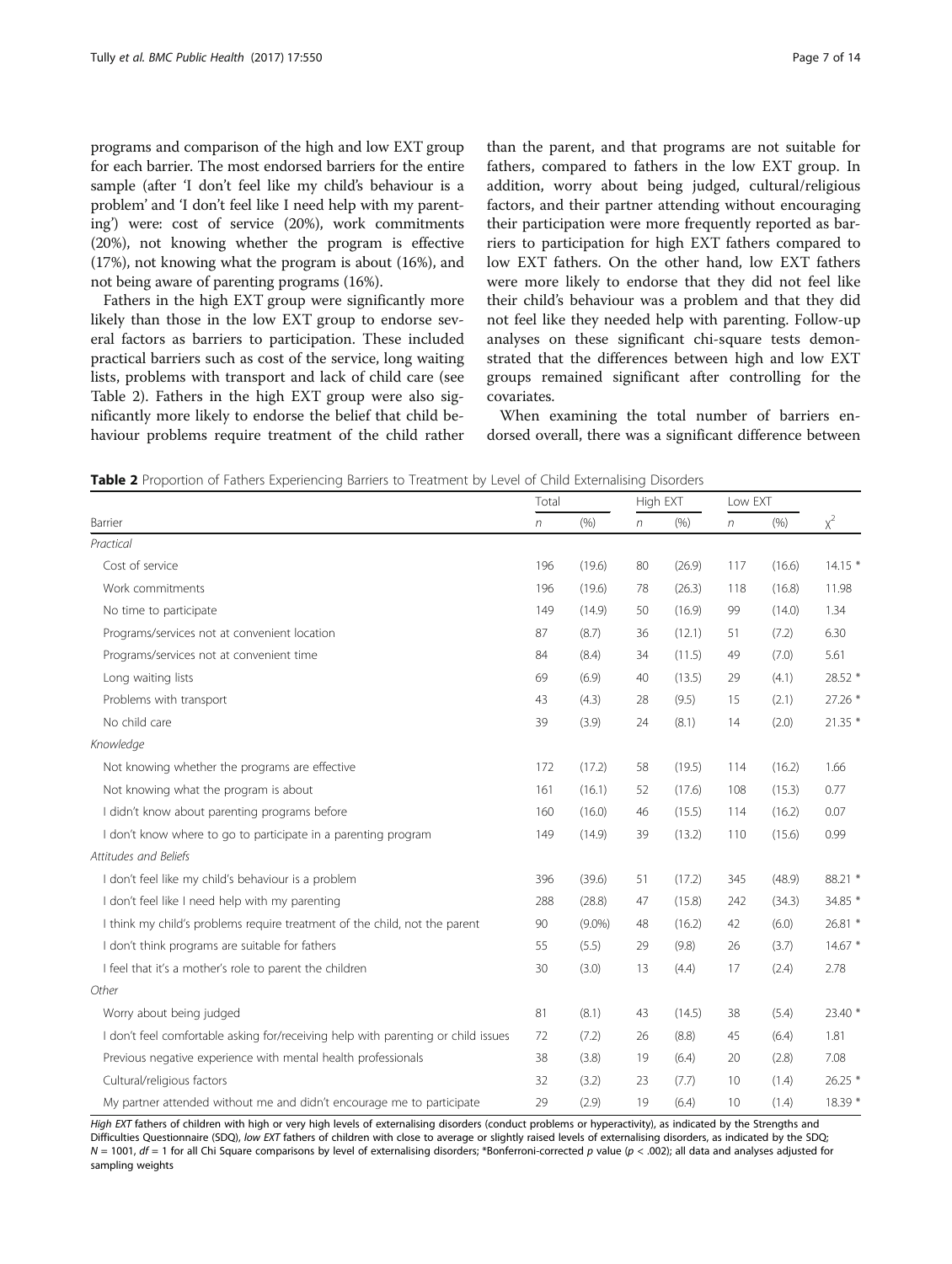high and low EXT fathers, after controlling for covariates. High EXT fathers endorsed a significantly greater number of barriers overall  $(M = 3.01, SD = 2.30)$  compared to low EXT fathers  $(M = 2.48, SD = 2.30), F(1,$  $1090$ ) = 11.76,  $p < .001$ .

#### Preferred supplementary content

Table 3 displays fathers' ratings of interest in receiving information across six topics for the entire sample, and separately for the high and low EXT groups. For the entire sample, the topics with the highest ratings were 'bully-proofing your child', 'teaching your child social skills', and 'encouraging child development through quality time and play'. The MANCOVA for comparison between high and low EXT groups found significant differences in ratings of preferred topics, F (6, 1081) = 5.67,  $p < .001$ , after controlling for covariates. Follow-up univariate ANCOVAs were conducted to examine the significant effects for each topic (see Table 3). The high EXT group was significantly more interested than the low EXT group in receiving information on co-parenting, helping their child solve problems without aggression, and teaching their child social skills.

#### Program factors important to the decision to participate

Table [4](#page-8-0) displays the ratings of perceived importance of a range of program factors and results for comparisons between the high and low EXT groups. Overall, most factors received relatively high mean ratings of importance (at least 3.5/5). The exceptions were male facilitator, receiving a personal recommendation from another father and receiving a personal invitation from the facilitator, which received lower ratings. The highest ratings were for understanding what is involved in the program and for knowing the facilitator is trained.

The MANCOVA for comparison between high and low EXT groups found significant differences in ratings of perceived importance across all factors listed,  $F(11, 11)$ 1076) = 5.04,  $p < .001$ , after controlling for covariates. Univariate ANCOVAs showed high EXT fathers rated having a male facilitator as significantly more important to their decision to participate compared to low EXT fathers (see Table [4\)](#page-8-0). However, for both groups, this factor ranked as least important overall (in terms of average importance ratings). High EXT fathers also rated having a personal invitation from the facilitator as significantly more important to their decision to participate compared to low EXT fathers, but even so, this received a relatively low average importance score.

#### Preferred delivery formats

Table [5](#page-8-0) displays fathers' ratings of perceived likelihood of participating in different formats of parenting programs for the entire sample and comparisons between the high EXT and low EXT groups. For the overall sample, an internet-based parenting program was rated highest followed by a brief one-off seminar. The MAN-COVA for comparison between high and low EXT groups found significant differences in ratings of perceived likelihood of participation across all formats listed,  $F(9, 1078) = 12.61, p < .001$ , after controlling for covariates. Univariate ANCOVAs showed that across all program formats, high EXT fathers gave significantly higher ratings of likelihood of participation compared to low EXT fathers (see Table [5\)](#page-8-0).

#### Predictors of participation in parenting programs

A logistic regression was conducted to examine factors predicting participation in parenting intervention for the overall sample (see Table [6](#page-9-0)). The model for the overall sample was significant  $\chi^2$  (7,  $N = 1001$ ) = 84.25,  $p < .001$ , but only two significant predictors were found. These predictors were severity of child externalising behaviour and age of child, although the latter was only marginally significant. For each additional year of child's age, fathers were 1.05 times more likely to participate in parenting programs. For every additional point a child was rated on the SDQ externalising scale, fathers were 1.25 times more likely to participate in a parenting program.

**Table 3** Perceived Interest in Different Topics by Level of Child Externalising Disorders

| Topic                                                                                        | Total<br>M(SD) | High EXT<br>M (SD) | Low EXT<br>M (SD) |          |
|----------------------------------------------------------------------------------------------|----------------|--------------------|-------------------|----------|
| Bully-proofing your child (how to stop your child from bullying or being bullied)            | 3.72 (1.08)    | 3.84 (1.05)        | 3.68 (1.09)       | 2.42     |
| Teaching social skills to your child                                                         | 3.70 (1.04)    | 3.90(0.99)         | 3.63(1.06)        | $10.50*$ |
| How to encourage child development through spending quality time and playing with your child | 3.61(1.07)     | 3.73 (1.06)        | 3.56 (1.08)       | 1.64     |
| Encouraging a healthy body image in your child                                               | 3.58 (1.06)    | 3.68(1.03)         | 3.55(1.08)        | 1.76     |
| How to help your child solve problems without aggression                                     | 3.58(1.11)     | 3.81 (1.04)        | 3.49(1.13)        | $15.35*$ |
| Co-parenting (how to work with your partner as a team in raising your child)                 | 3.49(1.12)     | 3.74 (1.06)        | 3.40(1.13)        | $15.06*$ |

High EXT fathers of children with high or very high levels of externalising disorders (conduct problems or hyperactivity), as indicated by the Strengths and Difficulties Questionnaire (SDQ), low EXT fathers of children with close to average or slightly raised levels of externalising disorders, as indicated by the SDQ;  $N = 1001$ ,  $df = 1$  for all ANCOVAs comparisons by level of externalising disorders; \* Bonferroni-corrected p value (p < .008); all data and analyses adjusted for sampling weights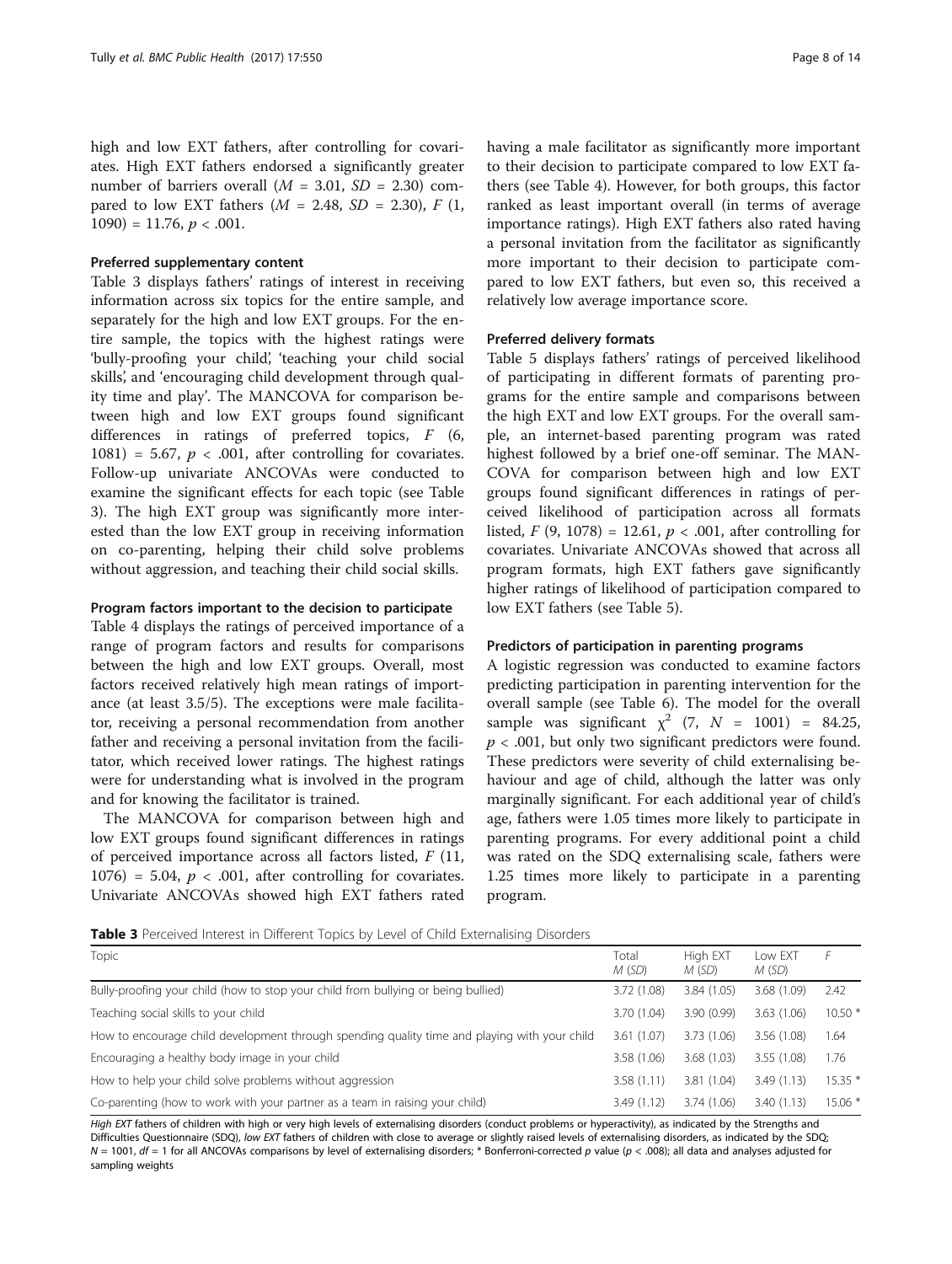<span id="page-8-0"></span>Table 4 Perceived Importance of Factors in Determining Participation in Treatment by Level of Child Externalising Disorders

| Factor                                               | Total<br>M(SD) | High EXT<br>M(SD) | Low EXT<br>M(SD) | F        |
|------------------------------------------------------|----------------|-------------------|------------------|----------|
| Practical                                            |                |                   |                  |          |
| The location is convenient                           | 3.87(0.92)     | 3.95(0.88)        | 3.84(0.94)       | 2.41     |
| The program is on at a convenient time               | 3.88(0.96)     | 3.98(0.90)        | 3.83(0.99)       | 4.10     |
| Knowledge                                            |                |                   |                  |          |
| Understanding what is involved in the program        | 3.91 (0.92)    | 3.91(0.89)        | 3.92(0.94)       | 0.19     |
| Knowing the program has been tested/is effective     | 3.89 (0.94)    | 3.96 (0.91)       | 3.87(0.96)       | 0.46     |
| Knowing the program designed for fathers & mothers   | 3.77 (0.98)    | 3.84 (0.93)       | 3.75 (1.01)      | 0.41     |
| Having information about the likely benefits         | 3.76 (0.90)    | 3.83(0.84)        | 3.75(0.92)       | 0.76     |
| <b>Practitioner Characteristics</b>                  |                |                   |                  |          |
| Knowing that the facilitator is trained              | 3.94 (0.97)    | 3.98 (0.89)       | 3.87 (0.96)      | 0.81     |
| Feeling like the facilitator understands me          | 3.71 (0.96)    | 3.80(0.96)        | 3.67(0.97)       | 1.10     |
| Male facilitator                                     | 2.76(1.22)     | 3.17(1.22)        | 2.57(1.18)       | $39.59*$ |
| Exposure Method                                      |                |                   |                  |          |
| Getting a recommendation from another father         | 3.20(1.12)     | 3.39(1.13)        | 3.10(1.12)       | 6.91     |
| Receiving a personal invitation from the facilitator | 3.15(1.14)     | 3.46(1.12)        | 3.01(1.13)       | $21.35*$ |

High EXT fathers of children with high or very high levels of externalising disorders (conduct problems or hyperactivity), as indicated by the Strengths and Difficulties Questionnaire (SDQ), low EXT fathers of children with close to average or slightly raised levels of externalising disorders, as indicated by the SDQ;  $N = 1001$ ,  $df = 1$  for all ANCOVAs comparisons by level of externalising disorders; \* Bonferroni-corrected p value (p < .004); all data and analyses adjusted for sampling weights

## Discussion

This paper examined fathers' experiences with parenting interventions, perceived barriers to participation, and preferred intervention content and delivery methods. It also explored whether preferences differed for fathers of children with high versus low levels of externalising problems, and examined predictors of participation in parenting interventions. Overall, 15% of fathers in the

current study reported lifetime participation in a parenting program, which is in keeping with previous research that found 16% of Australian fathers had either participated in a parenting intervention in the previous year or consulted a professional about their child's behaviour in the past 6 months [\[33\]](#page-13-0), although higher than the 3% lifetime participation rate reported in a survey with New Zealand fathers [\[34\]](#page-13-0). In the current study, those who

Table 5 Perceived Likelihood of Participating in Treatment by Level of Child Externalising Disorders

| Factor                             | Total      | High EXT    | Low EXT    | F         |
|------------------------------------|------------|-------------|------------|-----------|
|                                    | M(SD)      | M(SD)       | M (SD)     |           |
| Technology-Based                   |            |             |            |           |
| Internet-based parenting program   | 3.18(1.22) | 3.51(1.13)  | 3.06(1.22) | 20.89 *   |
| A mobile phone app                 | 2.65(1.29) | 3.13(1.30)  | 2.44(1.22) | 42.57 $*$ |
| Phone sessions                     | 2.26(1.15) | 2.82(1.29)  | 2.01(1.01) | $91.05*$  |
| Single Sessions                    |            |             |            |           |
| A one-off seminar (both parents)   | 3.07(1.16) | 3.38 (1.09) | 2.95(1.16) | $22.72*$  |
| A one-off seminar (father only)    | 3.02(1.15) | 3.29(1.14)  | 2.90(1.14) | $18.72*$  |
| <b>Weekly Sessions</b>             |            |             |            |           |
| Group sessions (both parents)      | 2.82(1.15) | 3.19(1.08)  | 2.66(1.12) | $33.16*$  |
| Group sessions (father only)       | 2.76(1.13) | 3.15(1.17)  | 2.60(1.07) | $36.65*$  |
| Individual sessions (both parents) | 2.83(1.18) | 3.32(1.16)  | 2.63(1.13) | $60.66*$  |
| Individual sessions (father only)  | 2.77(1.14) | 3.13(1.17)  | 2.60(1.09) | 38.06 *   |

High EXT fathers of children with high or very high levels of externalising disorders (conduct problems or hyperactivity), as indicated by the Strengths and Difficulties Questionnaire (SDQ), low EXT fathers of children with close to average or slightly raised levels of externalising disorders, as indicated by the SDQ;  $N = 1001$ ,  $df = 2$  for all ANCOVAs comparisons by level of externalising disorders; \* Bonferroni-corrected p value (p < .008); all data and analyses adjusted for sampling weights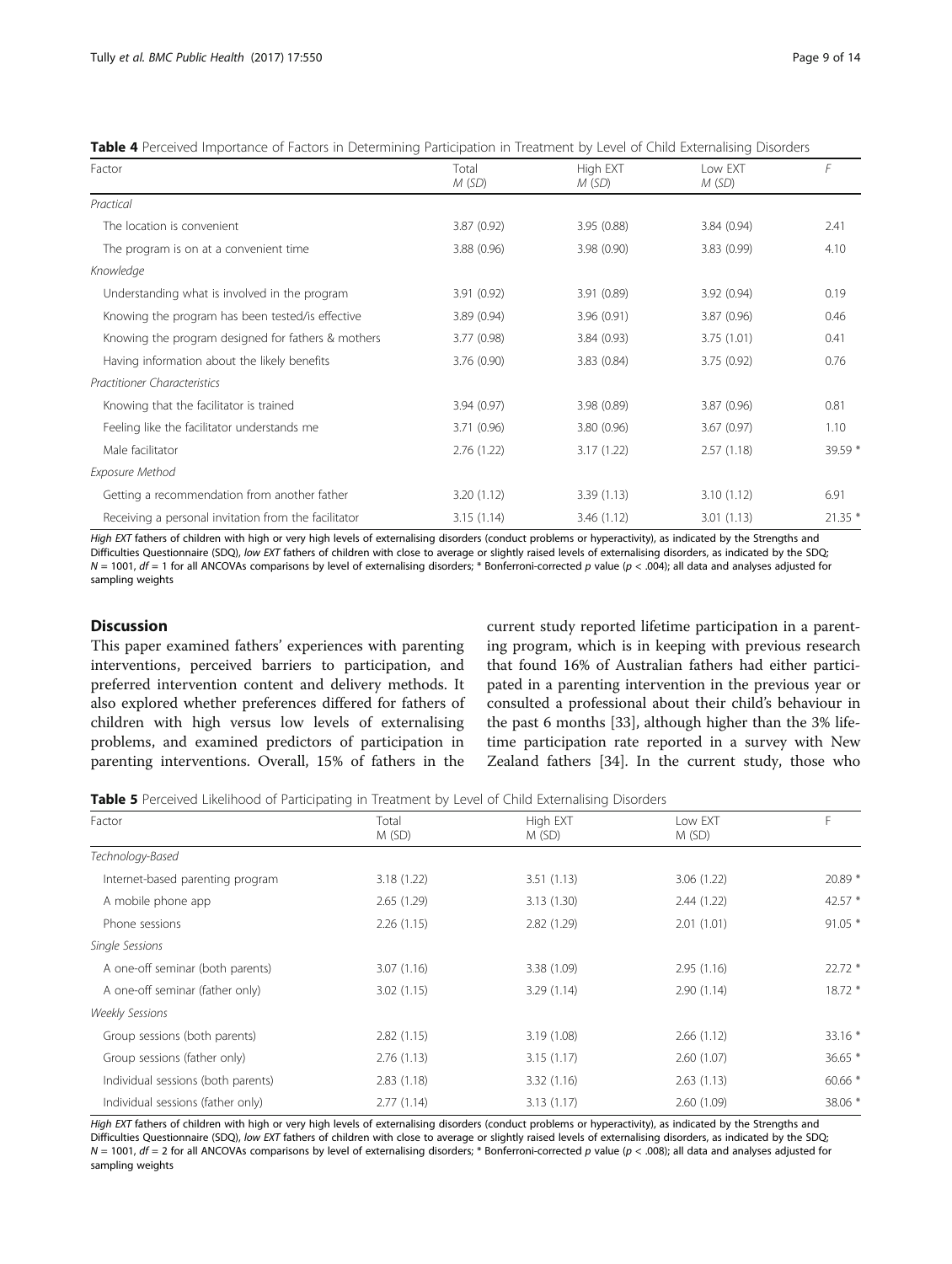|                              | B       | SE   | Odds Ratio | 95% CI for Odds Ratio |       |  |
|------------------------------|---------|------|------------|-----------------------|-------|--|
|                              |         |      |            | Lower                 | Upper |  |
| Parent Age                   | 0.01    | 0.01 | 1.01       | 0.99                  | 1.04  |  |
| Relationship status (single) | $-0.43$ | 0.25 | 0.65       | 0.39                  | 1.07  |  |
| Education (year 10 or less)  | 0.19    | 0.19 | 1.21       | 0.84                  | 1.77  |  |
| Child gender (male)          | 0.15    | 0.19 | 1.16       | 0.79                  | 1.69  |  |
| Child age                    | 0.05    | 0.02 | $1.05*$    | 1.00                  | 1.10  |  |
| Number of children           | 0.09    | 0.08 | 1.09       | 0.93                  | 1.28  |  |
| SDQ externalising subscale   | 0.22    | 0.03 | $1.25***$  | 1.18                  | 1.31  |  |

<span id="page-9-0"></span>Table 6 Logistic regression model predicting attendance at parenting program or treatment for child conduct problems for the entire sample

SDQ Strengths and Difficulties Questionnaire;  $N = 1001$ ,  $* p < .05$ ,  $** p < .001$ ; all data and analyses adjusted for sampling weights

had participated in a parenting intervention or treatment for child behaviour rated the intervention relatively highly in terms of helpfulness for parenting and child behaviour, and relevance to them as fathers. This suggests that programs available in the community are generally perceived as both relevant and helpful to fathers who participate in them.

Rates of participation in parenting programs or treatment for child behaviour were higher among fathers of children with high than low levels of externalising problems, which is consistent with previous research that found that parents (predominantly mothers) are more likely to participate in parenting programs if they report higher levels of child behavioural problems [[41](#page-13-0)–[43](#page-13-0)]. However, it is important to highlight that it is not possible to determine what impact participation in parenting programs had on levels of externalising problems, given that fathers were asked to report on current levels of child behaviour and retrospective program participation. We also did not ask fathers about the timing of previous program participation. Given that just under two-thirds of fathers who reported prior program participation had a child with clinical levels of externalising problems, it is possible that the program was of limited effectiveness for child behaviour, or alternatively that children's behaviour improved to some extent, but remained at clinical levels. It is also possible that program participation took place a number of years prior, with the impact on levels of child behaviour diminishing over time. Finally, we did not ask whether the program or treatment received was specifically in relation to the target child for whom the father answered the SDQ, so it is possible that treatment was for another child in the family. While future research should include questions about timing of, and target for, program participation, it does appear that a significant proportion of fathers who reported previous participation in parenting interventions or treatment for child behaviour problems may require further assistance for their child's behaviour.

Overall just under one in three fathers in the present study rated their child as having conduct problems or ADHD symptoms at levels that were classified as being high or very high. These rates are higher than those reported in a recent Australian prevalence survey [[44](#page-13-0)] where 10.5% of children aged 4–10 years met the criteria for conduct disorder (8.8% for 11–17 years) and 13.0% of children aged 4–10 years met the criteria for hyperactivity (13.8% for 11–17 years). This result may indicate that fathers of children with high levels of externalising behaviour problems were more likely to participate in the survey. Just less than one in three fathers who had a child with high externalising behaviour reported participation in a parenting program or treatment for child behaviour, which is very similar to father participation rates reported in previous research [\[33](#page-13-0)], and suggests that many fathers who may be in need of assistance are not receiving help. This finding highlights the need for services and interventions to implement strategies to enhance the engagement of fathers, especially for those fathers who have concerns about their child's behaviour.

The only significant predictor of participation in parenting programs or treatment for child behaviour problems (aside from child's age) was severity of child's externalising behaviour problems, which confirms previous research with fathers [[33](#page-13-0)], and parents generally [[45\]](#page-13-0). Contrary to previous research, however, sociodemographic variables such as education levels did not predict attendance at parenting programs [[33](#page-13-0), [45](#page-13-0)]. This is an encouraging finding as it suggests that fathers from a range of socio-demographic backgrounds are seeking help for parenting and child behaviour problems, at least for the current sample of fathers. It is not surprising that the older the child's age the more likely the father was to have participated in a parenting program, as increased child age would have presented more opportunities to participate over time. It should be noted that in previous research on factors associated with fathers' help-seeking, participation in a parenting program and seeking professional help for child behaviour were examined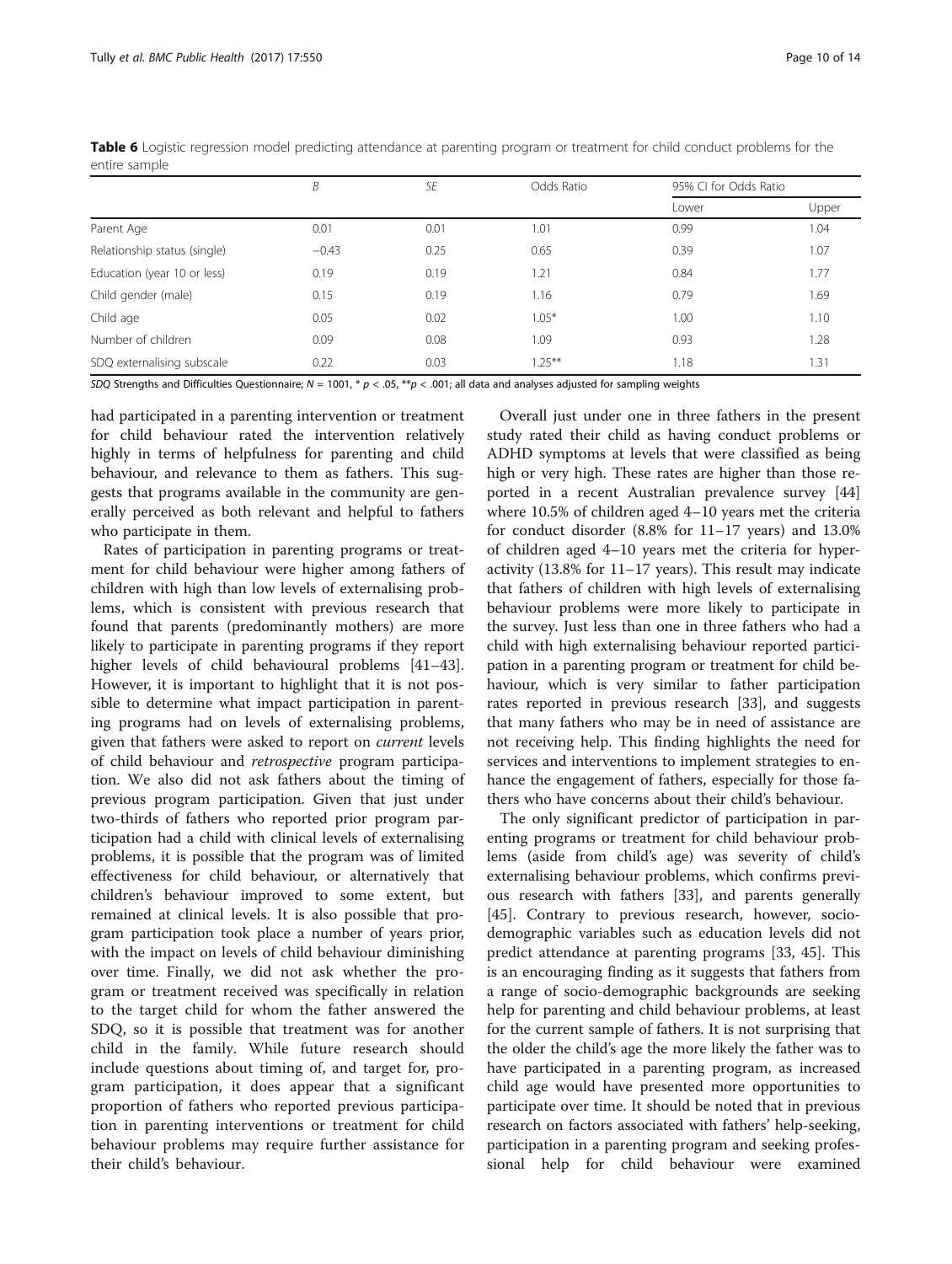separately, and a different pattern of findings emerged for each outcome variable [\[33](#page-13-0)]. That is, higher participation in parenting programs was associated with high social advantage and consulting a professional about child behaviour was associated with lower social advantage. However, in the present study we included a help-seeking variable that examined both participation in parenting program and/or treatment for child behaviour problems, given that we expected that most interventions for child behaviour problems would likely involve some parenting strategies. Clearly, further research is needed to examine predictors of parenting program participation for fathers, and to explore whether predictors differ based on the type of program or intervention received.

Internet-based parenting programs and brief parenting programs were the most preferred delivery formats, both for the overall sample and for the high and low externalising groups, which is consistent with previous research with samples of fathers [[34](#page-13-0)] and (predominantly) mothers [\[46](#page-13-0)]. It is not surprising that these less intensive interventions are preferred over weekly individual or group programs, as they make fewer demands on families and may also help address barriers such as child care and transportation difficulties. As there is increasing research to demonstrate the effectiveness of internet-based parenting programs [\[47](#page-13-0)] and brief parenting programs [[48\]](#page-13-0), these program formats should be made widely available in the community. The findings also point to topics of interest to fathers such as bullyproofing your child, teaching social skills to your child and encouraging child development through quality time and play. While these topics differed to those included in previous surveys [\[34\]](#page-13-0), they highlight potential content that could be added to parenting interventions to make them more appealing for fathers.

This study provides important information about fathers' perceived barriers to participation. Cost of the service emerged as one of the most frequently rated barriers, which is surprising given many communitylevel parenting programs are offered free of charge, and may relate to costs in consulting private practitioners such as psychiatrists, psychologists and paediatricians. Other key barriers identified by fathers included work commitments and not knowing whether the program is effective, which were also found to be key barriers in previous research [\[34](#page-13-0)], and suggest that program flexibility and informing fathers about the program's evidence base may be especially important when engaging fathers. Almost one in six fathers indicated that they were not aware of parenting programs at all, or did not know where to go to participate, which points to the need for media campaigns to increase community awareness about the availability and purpose of parenting programs.

Fathers of children in the high externalising group endorsed significantly more barriers overall, across practical barriers, help-seeking attitudes and other factors, compared to the low externalising group. As fathers of children in the high externalising group had higher levels of participation in parenting programs than the low externalising group, it is likely that they had greater awareness of barriers to participation such as long waiting lists, transport difficulties and lack of available childcare. There were also a range of other barriers that were more frequently endorsed by fathers of children in the high externalising group than the low externalising group, including factors related to stigma (worry about being judged), maternal gatekeeping (my partner attended without me and did not encourage my participation), and help-seeking attitudes (problems with my child's behaviour require treatment of the child, I don't think programs are suitable for fathers). Stigma has been found to be predictive of lower levels of help-seeking in parents of children with behavioural problems [[49](#page-13-0)] which indicates the importance of normalising attendance at parenting programs, both in promotional materials and by practitioners who are working with families. It is also important for promotional materials to provide information in order to address misconceptions that child behavioural problems require treatment of the child only rather than the parents, and that programs are not suitable for fathers. Given that fathers in the high externalising group were more likely to endorse the barrier that their partner attended without them and did not encourage their participation, it is important for practitioners to emphasise to mothers the importance of engaging fathers, and to develop skills to engage fathers directly as well as through mothers. Together, these findings suggest that it is important for practitioners to be aware that fathers who seek assistance for their child's externalising problems may experience numerous barriers to help-seeking, and practitioners should be sensitive to fathers' experiences of these barriers and use collaborative problem-solving when working to address these barriers.

In terms of factors important to their decision to participate in parenting programs, fathers gave highest ratings to: understanding what is involved in the program, knowing the facilitator is trained, knowing the program has been tested in research and is effective, as well as holding the program at a convenient location and convenient time. These findings, which were similar to those of a New Zealand survey [\[34](#page-13-0)], suggest that information about what the program involves, training of facilitator and the evidence base for the program should be included in promotional materials, and every effort should be made to hold programs at convenient times and locations for fathers. Preference for a male facilitator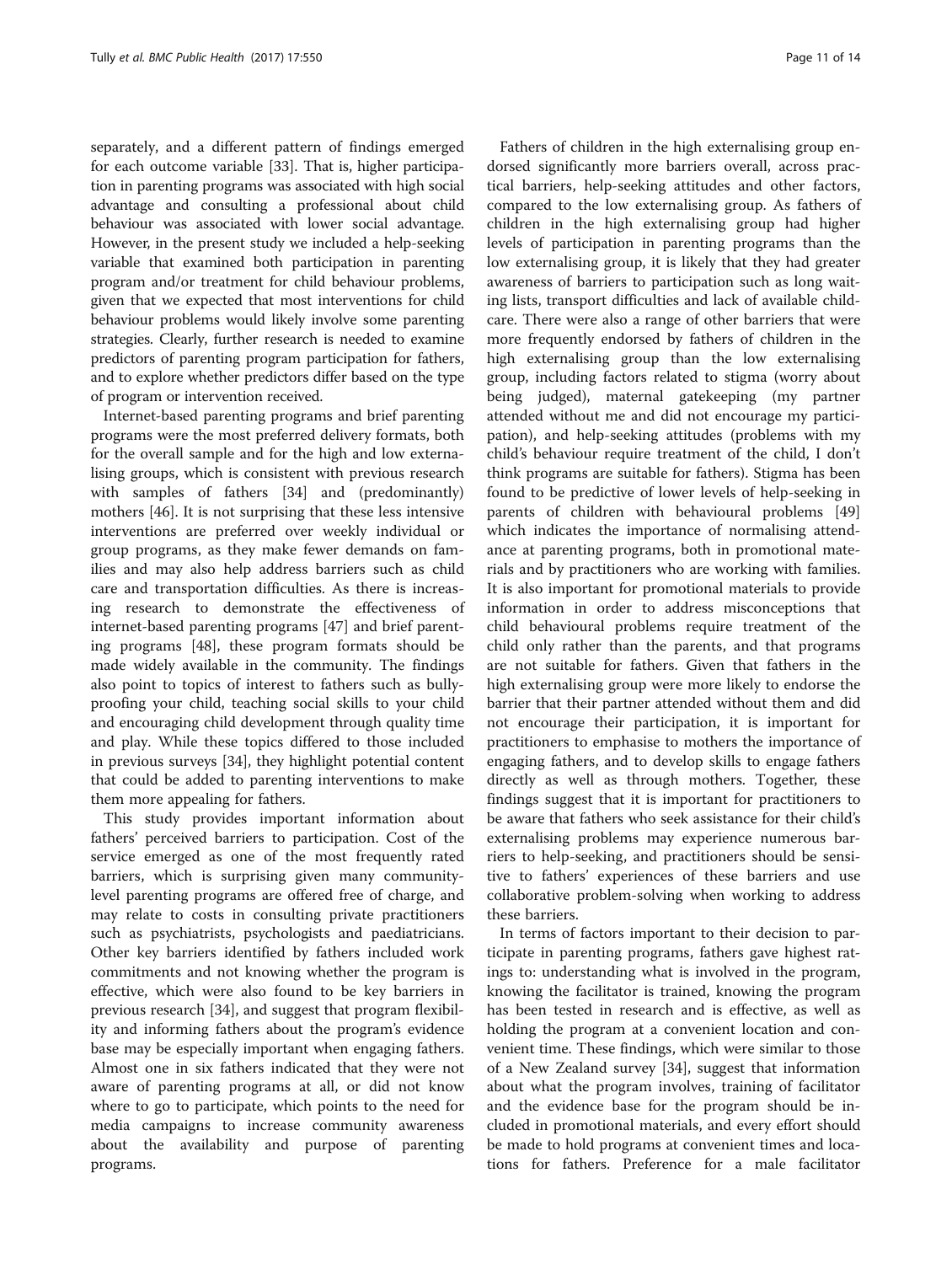received the lowest importance rating of all factors listed. This finding was again consistent with previous research [\[34\]](#page-13-0), which found male practitioner gender to be the second least important of several factors. While many researchers have recommended increasing the number of male practitioners in order to increase father participation [[50\]](#page-13-0), findings from the present study suggest that other factors (such as the training of the facilitator and fathers' feeling that the facilitator understands them) may be more important to fathers than practitioner gender. However, male practitioner was rated as more important to fathers of children with high than low externalising behaviour, although it was the factor that received the lowest importance rating for the high externalising group. Similarly, fathers of children in the high externalising group were more likely to rate receiving a personal invitation from the facilitator as important, however once again, this factor had one of the lowest average importance ratings across those listed.

The current study has a number of strengths, including a large sample size of community fathers, weighted to ensure representativeness of the sample on father age and geographic region, and the use of a standardised measure of child externalising problems. However, the findings of this study should be interpreted with caution given four key limitations to the study. First, as participants were members of an online panel, they may not have been representative of fathers in the community on factors other than age and location, and this may have introduced bias that resulted in specific findings, such as high preferences for internet-based parenting interventions. The sample also included a preponderance of university-educated fathers from two-parent families, highlighting the possibility that the sample may not be representative of fathers on education and relationship status, and possibly limiting our ability to generalise these findings to high-risk fathers who are most in need of parenting interventions. Second, while steps were taken to ensure only eligible participants took part in the survey (i.e., by not revealing the purpose of the survey prior to completion of screening questions) and that each respondent only completed the survey once (i.e., by using digital fingerprinting), there is no way to confirm that these strategies were successful. Third, it is important to keep in mind that stated preferences of fathers may not necessarily correspond to choices participants make when actually seeking help, as noted by other researchers [[46\]](#page-13-0). Indeed, given that only 15% of fathers had participated in a parenting program and just under one-third said that they did not need help with their parenting, it is likely that many of their responses about barriers and preferences were based on conjecture rather than their actual experiences. Finally, because we did not include a sample of mothers in this study, we cannot contrast whether fathers' needs and preferences are similar or different to those of mothers. Future research with fathers should aim to include fathers from a range of socio-economic backgrounds, and also aim to compare mothers' and fathers' needs and perceptions in relation to parenting interventions.

While further research is needed to replicate and extend these findings with other samples of fathers, this survey is an important first step to understanding fathers' perceptions of barriers to participation in parenting interventions, their preferences for content and delivery formats. As such, there are several implications of the findings of this study for the promotion and tailoring of current evidence-based parenting programs to enhance father engagement. First, services should provide programs for free or at low cost, hold them at times and locations convenient to fathers and provide a welltrained facilitator. Research has suggested that only around 40% of practitioners report that their service frequently provides sessions outside working hours [\[51](#page-13-0)], and this may be critical to increasing father involvement. Second, promotional materials for a program should include the key points which fathers have indicated are important to their decision to attend, such as describing what is involved in the program, that the program has been tested in research and found to be effective, and the level of training of the facilitator. Third, since around one in six fathers indicated that they did not know about parenting programs, more public health messaging is needed about availability and aims of programs in the community and the importance of father participation. Finally, internet-based or brief parenting interventions need to be widely available, as fathers rated these delivery formats highest in terms of their likelihood of participation. Despite these promising findings, it is important to keep in mind that there is a lack of research on whether tailoring programs to meet the needs of fathers (by modifying content or format) results in significantly higher levels of father involvement and/or more effective programs [\[52\]](#page-13-0). In addition, caution is needed in adapting interventions to meet the needs and preferences of fathers, as modification to program content could impact on program fidelity and compromise program effectiveness [[52\]](#page-13-0).

### Conclusions

This study provides important information about fathers' needs and preferences in relation to content and delivery of evidence-based parenting interventions. The findings highlight a number of practical, easy-to-implement strategies that can be used to better promote parenting programs and to tailor the delivery of parenting programs to fathers. Only a small number of fathers had participated in a parenting intervention or treatment for child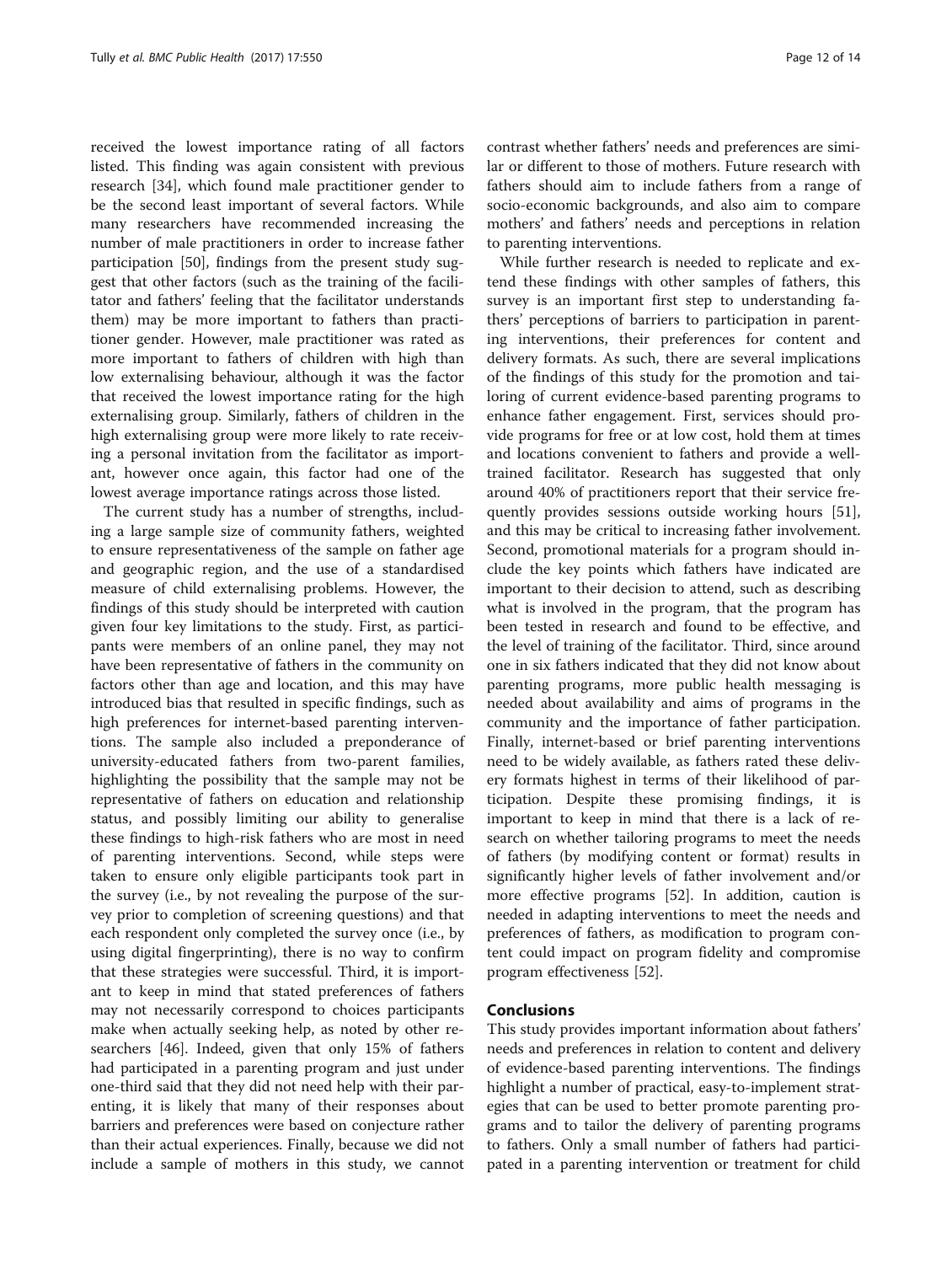<span id="page-12-0"></span>behaviour, and the majority of fathers of children with high levels of externalising behaviour had not received assistance, indicating the need for services and interventions to directly target fathers, especially those with concerns about child behaviour. While this study provides an important first step in addressing the paucity of research on fathers, much more research on the needs and preferences of fathers is needed in order to increase rates of father participation and to maximise the efficacy of parenting interventions in preventing childhood social and health problems, thereby enhancing child outcomes at a population level.

#### Abbreviations

ADHD: Attention deficit hyperactivity disorder; EXT: Externalising behaviour; SDQ: Strengths and difficulties questionnaire

#### Acknowledgements

We would like to express our gratitude to the fathers who participated in this study. We acknowledge the assistance of Hall & Partners Open Mind, Sydney, in coordinating the father survey.

#### Funding

This publication is an outcome of the Like Father Like Son project which is proudly funded by the Movember Foundation Australian Mental Health Initiative. The funding body had no role in the study design, interpretation, writing the manuscript, or the decision to submit the paper for publication.

#### Availability of data and materials

The data generated or analysed during the current study are available from the corresponding author on reasonable request.

#### Authors' contributions

LAT, PJP and NB conducted analysis and interpretation of the data. LAT wrote the first and successive drafts of the manuscript. All authors contributed to conception and design of the study, and critically revised the manuscript for intellectual content. All authors have read and approved the final manuscript.

#### Competing interests

The authors declare they have no competing interests. The Movember Foundation, which funded this study, has no corporate funding that could pose a conflict of interest.

#### Consent for publication

Not applicable.

#### Ethics approval and consent to participate

The Human Research Ethics Committee at the University of Sydney provided ethics approval for the study (2015/821). Participants read an online information statement and gave informed consent before commencing the survey. As the survey was online, participants did not provide written consent, but indicated their consent to participate by clicking a box acknowledging that they had read the information statement and they agreed to participate. A waiver of written consent was not granted by the Human Ethics Committee, as providing informed consent to participate online was considered equivalent to providing written consent.

#### Publisher's Note

Springer Nature remains neutral with regard to jurisdictional claims in published maps and institutional affiliations.

#### Author details

<sup>1</sup>School of Psychology, University of Sydney, Sydney, Australia. <sup>2</sup>School of Psychology, University of New South Wales, Sydney, Australia. <sup>3</sup>School of Psychiatry, Faculty of Medicine, University of New South Wales, Sydney, Australia. <sup>4</sup> Learning Sciences Institute of Australia, Australian Catholic

University, Brisbane, Australia, & Department of Psychology, Louisiana State University, Baton Rouge, USA. <sup>5</sup> Royal Children's Hospital, Murdoch Children's Research Institute, Departments of Psychology & Paediatrics, University of Melbourne, Melbourne, Australia.

#### Received: 2 March 2017 Accepted: 15 May 2017 Published online: 07 June 2017

#### References

- 1. Campbell F, Conti G, Heckman JJ, Moon SH, Pinto R, Pungello E, et al. Early childhood investments substantially boost adult health. Science. 2015;343: 1478–85.
- 2. Kim-Cohen J, Caspi A, Moffitt TE, Harrington H, Milne BJ, Poulton R. Prior juvenile diagnoses in adults with mental disorder: developmental follow-back of a prospective-longitudinal cohort. Arch Gen Psychiatry. 2003;60:709–17.
- 3. Copeland WE, Shanahan L, Costello EJ, Angold A. Childhood and adolescent psychiatric disorders as predictors of young adult disorders. Arch Gen Psychiatry. 2009;66:764–72.
- 4. Nores M, Barnett WS. Benefits of early childhood interventions across the world:(under) investing in the very young. Econ Educ Rev. 2010;29:271–82.
- 5. Panter-Brick C, Burgess A, Eggerman M, McAllister F, Pruett K, Leckman JF. Practitioner review: engaging fathers-recommendations for a game change in parenting interventions based on a systematic review of the global evidence. J Child Psychol Psychiatry. 2014;55:1187–212.
- 6. Gordon DM, Oliveros A, Hawes SW, Iwamoto DK, Rayford BS. Engaging fathers in child protection services: a review of factors and strategies across ecological systems. Child Youth Serv Rev. 2012;34:1399–417.
- 7. Maxwell N, Scourfield J, Featherstone B, Holland S, Tolman R. Engaging fathers in child welfare services: a narrative review of recent research evidence. Child Fam Soc Work. 2012;17:160–9.
- 8. Zanoni L, Warburton W, Bussey K, McMaugh A. Fathers as 'core business' in child welfare practice and research: an interdisciplinary review. Child Youth Serv Rev. 2012;35:1055–70.
- 9. Phares V, Lopez E, Fields S, Kamboukos D, Duhig AM. Are fathers involved in pediatric psychology research and treatment? J Pediatr Psychol. 2005;30: 631–43.
- 10. Davison KK, Charles JN, Khandpur N, Nelson TJ. Fathers' perceived reasons for their underrepresentation in child health research and strategies to increase their involvement. Matern Child Health J. 2017;21:1–8.
- 11. Flippin M, Crais ER. The need for more effective father involvement in early autism intervention a systematic review and recommendations. J Early Intervention. 2011;33:24–50.
- 12. Tiano JD, McNeil CB. The inclusion of fathers in behavioral parent training: a critical evaluation. Child Fam Behav Ther. 2005;27:1–28.
- 13. Fabiano GA. Father participation in behavioral parent training for ADHD: review and recommendations for increasing inclusion and engagement. J Fam Psychol. 2007;21:683–93.
- 14. Bögels S, Phares V. Fathers' role in the etiology, prevention and treatment of child anxiety: a review and new model. Clin Psychol Rev. 2008;28:539–58.
- 15. Lundahl BW, Tollefson D, Risser H, Lovejoy MC. A meta-analysis of father involvement in parent training. Res Social Work Prac. 2008;18:97–106.
- 16. Comer JS, Chow C, Chan PT, Cooper-Vince C, Wilson LA. Psychosocial treatment efficacy for disruptive behavior problems in very young children: a meta-analytic examination. J Am Acad Child Adolesc Psychiatry. 2013;52: 26–36.
- 17. Sandler I, Schoenfelder E, Wolchik S, MacKinnon D. Long-term impact of prevention programs to promote effective parenting: lasting effects but uncertain processes. Annu Rev Psychol. 2011;62:299–329.
- 18. Fletcher R, Freeman E, Matthey S. The impact of behavioural parent training on fathers' parenting: a meta-analysis of the triple P-positive parenting program. Fathering: J Theory Res Pract About Men Fathers. 2011;9:291–312.
- 19. Tiano JD, McNeil M. The inclusion of fathers in behavioral parent training: a critical evaluation. Child Fam Behav Ther. 2008;27:1–28.
- 20. Budd KS, O'Brien TP. Father involvement in behavioral parent training: an area in need of research. Behav Ther. 1082;5:85–9.
- 21. Lindsay G, Strand S, Cullen MA, Band S, Davis H, Conlon G, et al. Parenting early intervention program evaluation. In: Education Df. London, editor. Research report DFE-RR121 (a); 2011.
- 22. Bagner DM, Eyberg SM. Father involvement in parent training: when does it matter? J Clin Child Adolesc Psychol. 2003;32:599–605.